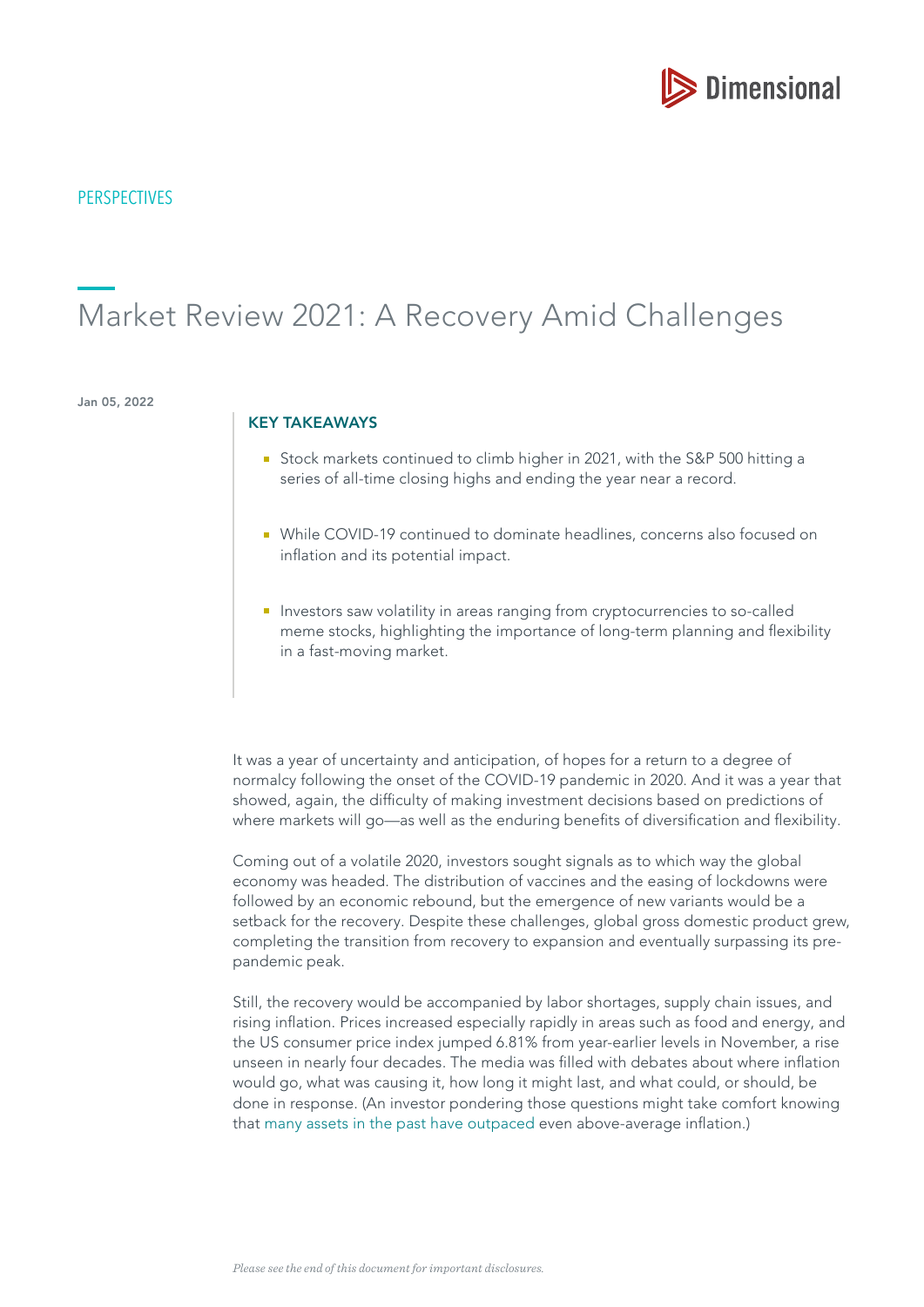Throughout the year, the market continued a relatively steady rise, with large cap stocks in the US ending 2021 near a record high. The S&P 500 Index<sup>1</sup> generated returns of 28.71%. In addition to the effective vaccines, markets were buoyed by a number of other positive developments, including strong corporate earnings and increased consumer demand. In the third quarter, US corporations pulled in record profts—both in dollar terms and as a share of GDP  $(11\%)$ .<sup>2</sup> That came as consumer spending generally trended higher throughout the year, rebounding from pandemic lows.

Likewise, global markets continued to rise alongside those in the US, despite some setbacks, as Exhibit 1 shows. Markets that started the year strong were up and down in the year's second half but still near all-time highs. Global equities, as measured by the MSCI All Country World Index,<sup>3</sup> increased 18.54%. Developed international stocks, as represented by the MSCI World ex USA Index, rose 12.62%, notably stronger than emerging markets, which saw the MSCI Emerging Markets Index fall –2.54%.



### Past performance is no guarantee of future results.

*In USD. MSCI All Country World Index, net dividends. MSCI data © MSCI 2022, all rights reserved. Indices are not available for direct investment. Index returns are not representative of actual portfolios and do not refect costs and fees associated with an actual investment. Headlines are sourced from various publicly available news outlets and are provided for context, not to explain the market's behavior.*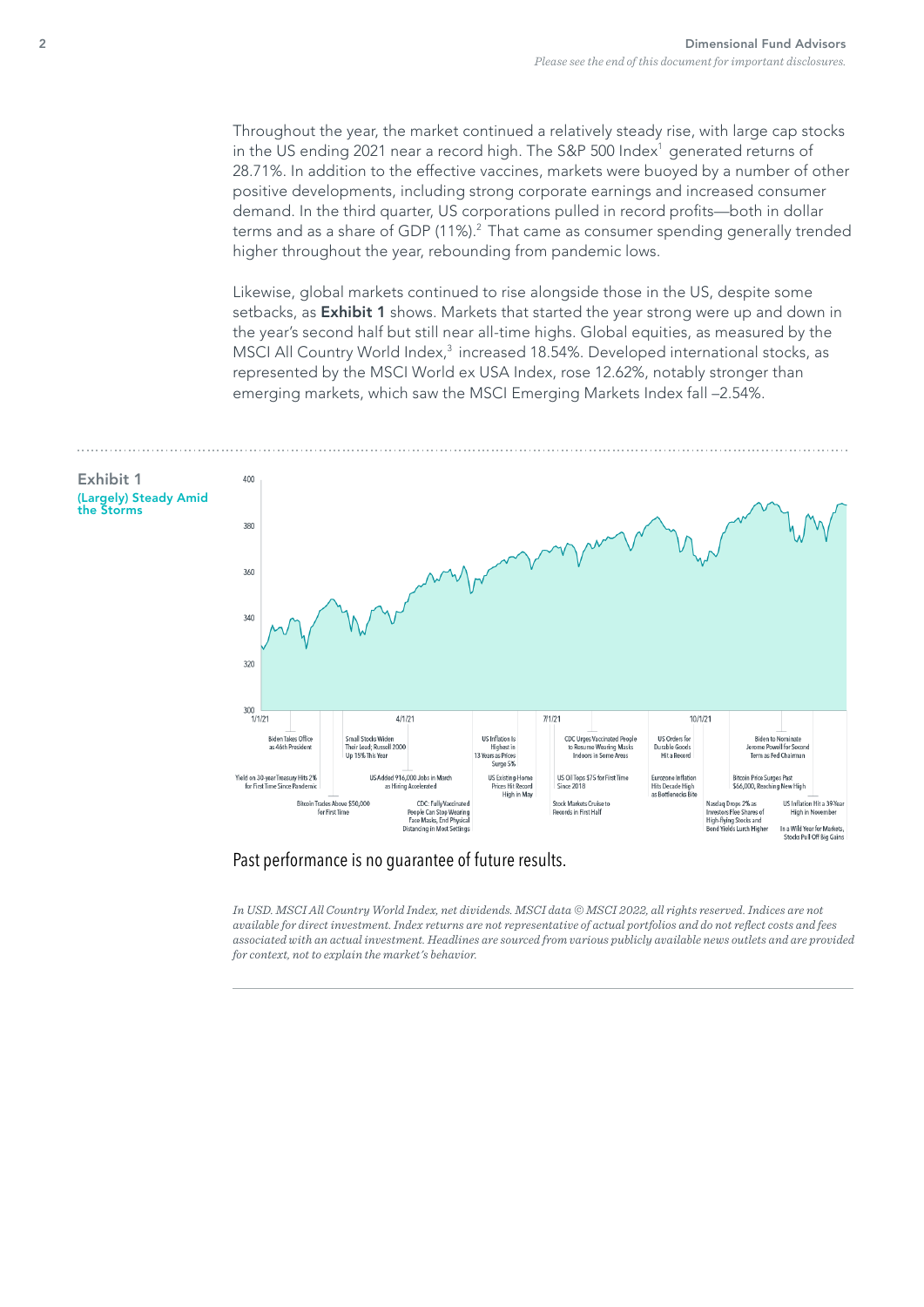Value stocks, or those with lower relative prices, began the year strong as the economy reopened and interest rates were rising. But growth stocks rallied later in the year. That shift came as the Delta variant and the resurgent pandemic brought back concerns that dominated in the frst half of 2020. Over the long term, value stocks have generally outperformed growth stocks—by 2.66% based on average annualized returns since July 1926 in the US—but premiums are subject to disappointing periods. Still, data covering nearly a century backs up the notion that value stocks have higher expected returns. And value premiums have often shown up quickly and in large magnitudes, as they did in late 2020 and early 2021.

Fixed income markets experienced more tepid returns than the equity markets, with the Bloomberg Global Aggregate Bond Index returning –1.39%. After widening in 2020, credit spreads ended 2021 at levels narrower than pre-pandemic levels. For the year, corporate bonds generally outperformed their government counterparts. The dispersion between the two asset classes was much less pronounced than during the previous year, with global corporate bonds outperforming global Treasury and government-related bonds by 0.82%.<sup>4</sup>

However, return deviations were still pronounced between infation-protected and nominal bonds, as realized infation was higher than expected infation. The fve-year break-even infation rate increased from 1.95% to as high as 3.17% late in the year, before ending the period at  $2.87\%$ <sup>5</sup> For the year, nominal US Treasuries returned  $-2.32\%$ , while US Treasury Inflation Protected Securities (TIPS) returned 5.96%.<sup>6</sup>

Global yield curves finished the year generally higher and steeper than at the start. US Treasury yields, for example, rose across the board, with larger increases along the intermediate portions of the curve. Longer-dated bonds generally underperformed short-term bonds, with intermediate-term US Treasuries returning –1.72% and short-term US Treasuries returning 0.04%.<sup>7</sup>

### A FOCUS ON INFLATION AND DEBT

For investors worried about the impact of infation on their portfolios, it is important to remember that US stocks since 1991 have [generally provided returns that outpaced](https://my.dimensional.com/will-inflation-hurt-stock-returns-not-necessarily)  [infation.](https://my.dimensional.com/will-inflation-hurt-stock-returns-not-necessarily) This is a valuable reminder for those concerned that today's rising prices will make it harder to reach long-term financial goals. As seen in **Exhibit 2**, equity performance in the past three decades does not show any reliable connection between periods of high (or low) infation and US large cap stock returns. The weakest returns can occur when infation is low, and 23 of the past 30 full years saw positive returns even after adjusting for the impact of inflation.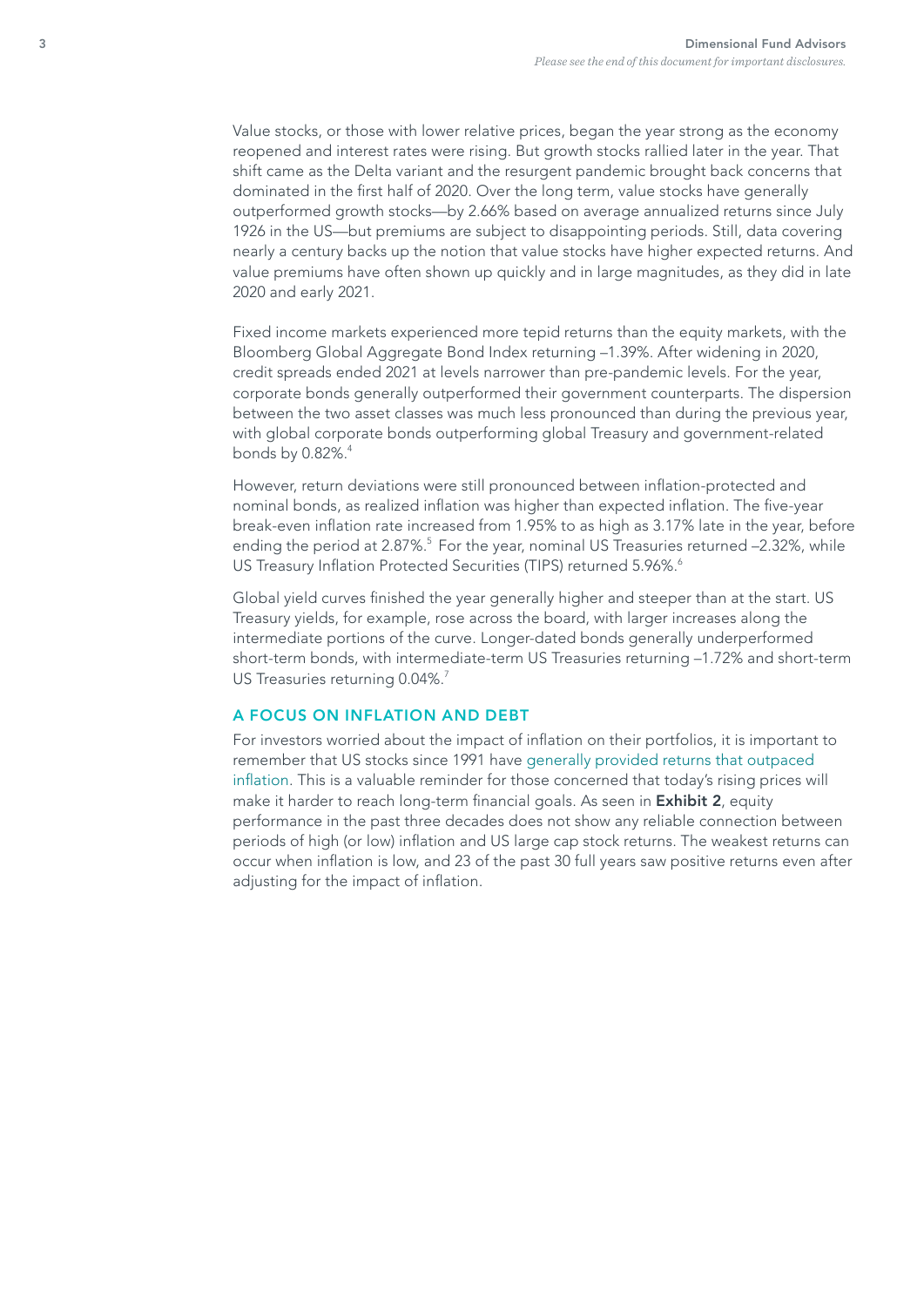

Past performance is no guarantee of future results.

*In USD. Indices are not available for direct investment; therefore, their performance does not refect the expenses associated with the management of an actual portfolio. Copyright 2022 S&P Dow Jones Indices LLC, a division of S&P Global. All rights reserved.*

Like in equities, when it comes to fixed income there is no reason to assume inflation will bring dire effects. [From 1927 through 2020, median infation was 2.68%, and in the 47](https://papers.ssrn.com/sol3/papers.cfm?abstract_id=3882899)  [years when infation exceeded that rate, it averaged 5.49%.](https://papers.ssrn.com/sol3/papers.cfm?abstract_id=3882899) Many types of bonds beat infation over those 47 years, which included double-digit infation in the 1940s and 1970s. For investors particularly sensitive to the potential for rising prices, infationhedging assets such as TIPS can help protect investors, as can strategies that focus on real (infation-adjusted) returns. Bond investments should always be matched to an investor's goals—they aren't one-size-fts-all. But infation concerns needn't scare one away from fixed income.

Rising government debt levels may also lead some investors to worry about an adverse impact on stock returns. The US debt held by the public topped \$22 trillion,<sup>11</sup> up more than \$5 trillion from the end of 2019 and 123% of GDP. In a more extreme example,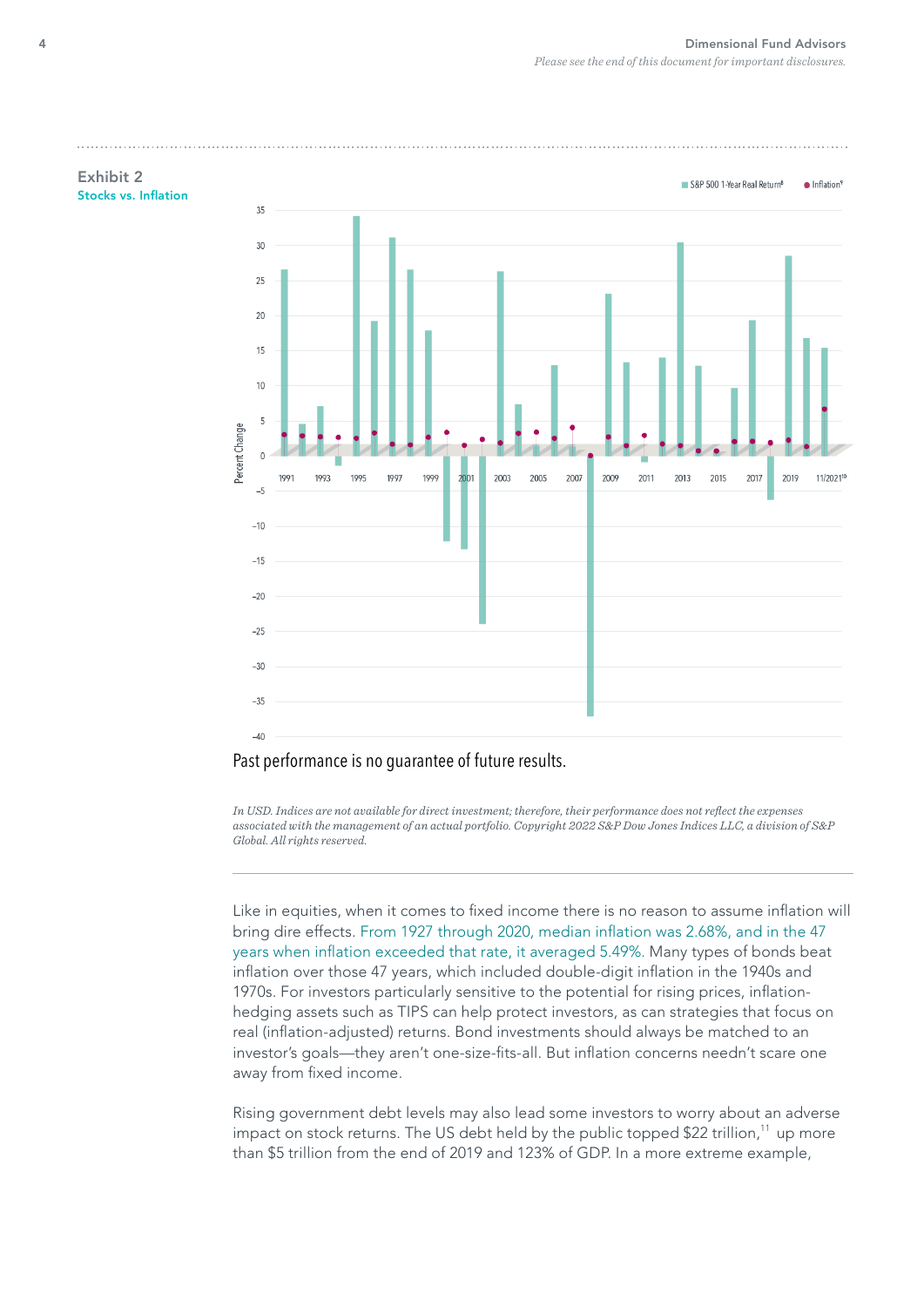China's overall debt was 263% of its GDP late in 2021, driven by massive government sponsored infrastructure and property investment, as evidenced by China's beleaguered Evergrande Group, which defaulted on its debt in December. However, the relation between country debt and stock markets is complex, in part because sovereign solvency is dependent upon many factors besides just debt levels. In addition, debt is generally a slow-moving variable whose expected value should be incorporated in market prices. Consistent with this belief, the evidence suggests [there has not been a strong relation](https://my.dimensional.com/is-22-trillion-a-tipping-point)  [between country debt and equity market returns.](https://my.dimensional.com/is-22-trillion-a-tipping-point)

# REMAINING FLEXIBLE IN A FAST-MOVING MARKET

Spiking infation and the ups and downs tied to the COVID-19 pandemic weren't the only types of volatility drawing attention in 2021. Bitcoin and many other cryptocurrencies continued rising, prompting many investors to wonder whether this new form of electronic money deserves a place in their portfolios. But in its relatively short existence, [bitcoin has proved prone to extraordinary swings,](https://my.dimensional.com/tales-from-the-crypto) sometimes gaining or losing more than 40% in price in a month or two. Any asset subject to such sharp volatility may be catnip for traders but of limited value as a reliable medium of exchange (to replace cash), as a risk-reducing or infation-hedging asset (to replace bonds), or as a replacement for other assets in a diversifed portfolio. Thus, while cryptocurrencies may hold some appeal for adventurous investors, it's hard to make a case for a significant allocation of [one's overall assets to them in the current moment.](https://my.dimensional.com/to-bit-or-not-to-bit)

Another market curiosity arose in early 2021, when individual investors and others helped bid up shares of videogame retailer GameStop, as **Exhibit 3** shows. GameStop shares and other so-called "meme stocks" benefted from these investors' enthusiasm. But as the price of GameStop climbed, along with its market cap, the small cap value stock quickly stopped being either.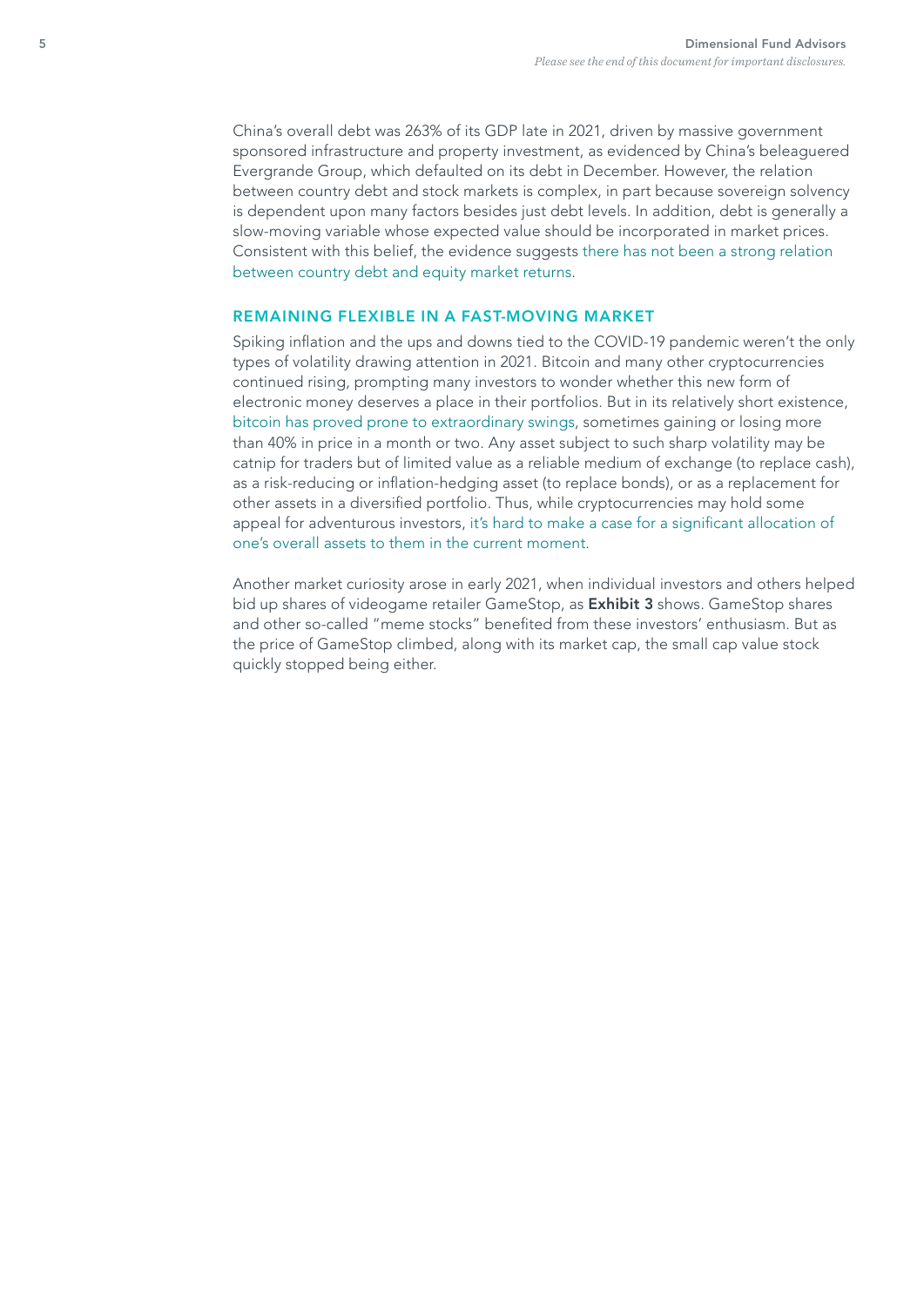Exhibit 3 Game Show Closing price of GameStop (GME) from December 31, 2020– February 10, 2021 At its closing peak on January 27, 2021, GameStop had a market capitalization of \$24.2 billion, making it larger than over 200 of the constituents of the S&P 500 Index and as large as Whirlpool and American Airlines combined.12





*In USD. Stock price data from Bloomberg L.P.*

The case of GameStop highlights the importance of [having a systematic process](https://my.dimensional.com/how-we-handled-gamestop) in place to respond to new information about securities and their expected returns on a daily basis. In contrast, an index-tracking approach does not have the same fexibility to respond to price changes; by design, an index will wait to respond until its next periodic reconstitution date—potentially resulting in style drift. Some small cap indices holding GameStop quickly saw it become the largest index holding as the stock price increased, and those indices generally continued to hold it as the price fell. Daily portfolio management can [spare investors from such style drift](https://my.dimensional.com/out-of-bounds) by rebalancing portfolios incrementally over time, keeping them focused on the targeted asset allocation and putting investors in a better position to capture higher returns.

Concentrating your portfolio in a few hot stocks or cryptocurrencies—like focusing on any small number of holdings—can expose investors to substantial risk. Even if you manage to fnd a few winners, research argues that good luck is unlikely to repeat throughout a lifetime of investing. For every individual who got into and out of a hot stock or cryptocurrency at the right time, there's likely another who bought or sold at the wrong time.

### WHEN BREAKING RECORDS SOUNDS LIKE A BROKEN RECORD

In a similar way, there may be a tendency to think markets reaching a new high is a signal stocks are overvalued or have approached a ceiling. Such concerns [may be especially](https://my.dimensional.com/all-time-high-anxiety)  [potent now,](https://my.dimensional.com/all-time-high-anxiety) with the S&P 500 having notched 75 closing records in 2021 on a total-return basis. However, investors may be surprised to fnd that the average returns one, three, and five years after a new month-end market high are similar to the average returns over any one-, three-, or five-year period. For instance, in looking at monthly returns between 1926 and 2021 for the S&P 500 Index, 30% of the monthly observations were new highs. After those highs, the average annualized compound returns ranged from over 14% one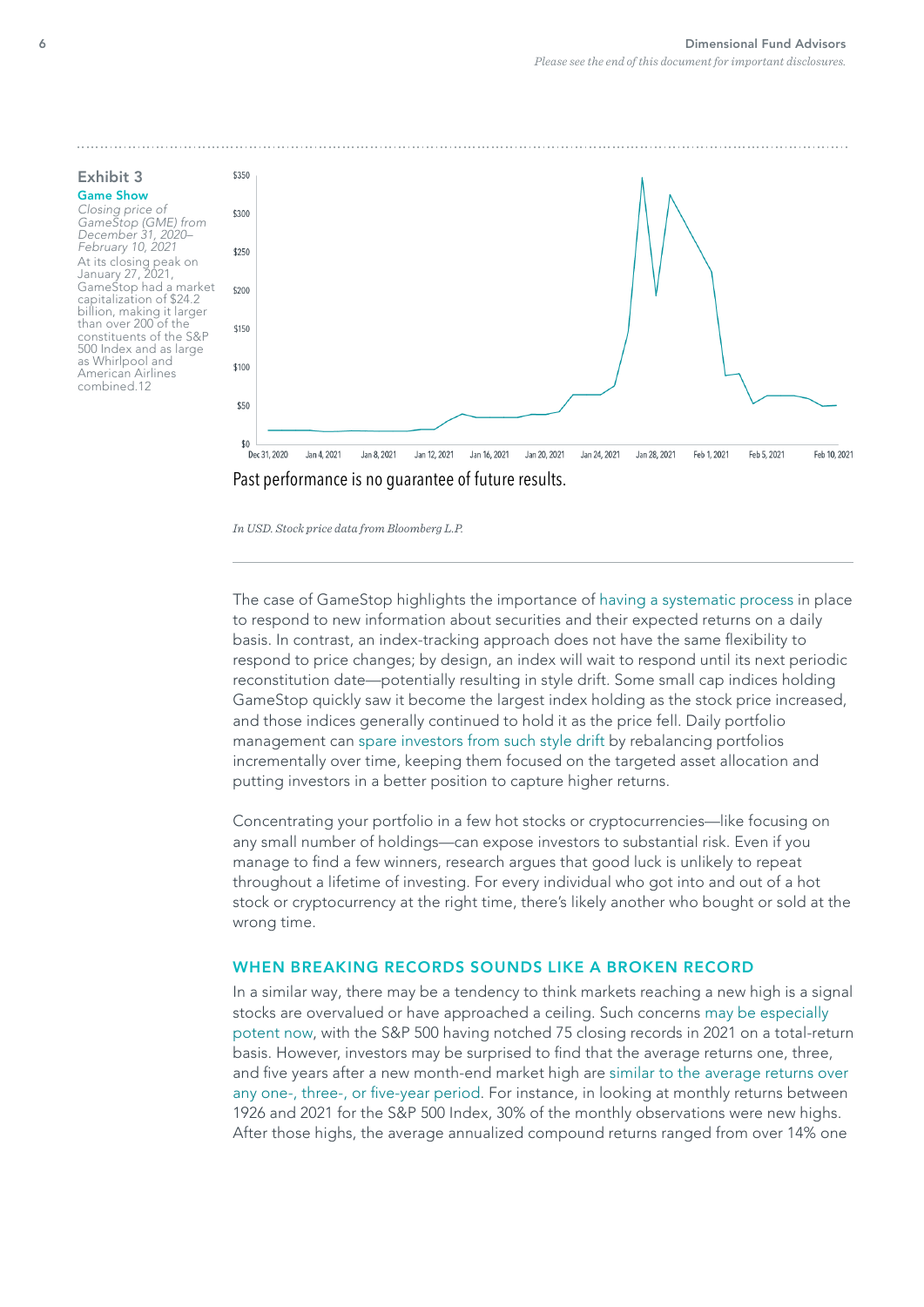year later to more than 10% over the next five years. Those results were close to the average returns over any given period of the same length. Put another way, reaching a new high doesn't mean the market will retreat. Stocks, at any time, are priced to deliver a positive expected return for investors, so reaching record highs regularly is the outcome one would expect.

This is a good reminder of the power of markets. Investors can't predict the nature or timing of the next crisis, or the end of any existing ones. But markets are forward-looking and refect optimism. New challenges will await, but rather than guessing at what will happen, investors can choose to trust markets and their long-term prospects. The year 2021 was one that emphasized the benefits of discipline and diversification, of planning and perseverance, in a market that was uncertain (like markets in all the years before it). As we enter 2022, looking backward can help as investors look to the future.

- 3. MSCI data © MSCI 2022, all rights reserved. Indices are not available for direct investment.
- 4. Global corporate bonds represented by the Bloomberg Global Aggregate Corporate Index. Global Treasuries represented by the Bloomberg Global Aggregate Treasuries Index. Government-related bonds represented by respective Bloomberg governmentrelated indices. Data provided by Bloomberg. Indices are not available for direct investment.
- 5. Five-year break-even infation rate data from Federal Reserve Bank of St. Louis as of December 31, 2021.
- 6. US Treasuries represented by the Bloomberg US Treasury Bond Index. US TIPS represented by Bloomberg US Treasury Infation-Linked Bond Index. Data provided by Bloomberg. Indices are not available for direct investment.
- 7. Intermediate-term US Treasuries represented by Bloomberg US Intermediate Treasury Index and short-term US Treasuries represented by Bloomberg US Short Treasury Index. Data provided by Bloomberg. Indices are not available for direct investment.
- 8. Real returns illustrate the effect of infation on an investment return and are calculated using the following method: [(1 + nominal return of index over time period) / (1 + infation rate)] − 1. S&P data © 2022 S&P Dow Jones Indices LLC, a division of S&P Global. All rights reserved.
- 9. Based on non-seasonally adjusted 12-month percentage change in Consumer Price Index for All Urban Consumers (CPI-U). Source: US Bureau of Labor Statistics.
- 10. Year-to-date data for 2021 through November 30.
- 11. As of September 30, 2021, according to the US Treasury Department.
- 12. Source: S&P and Dow Jones data © 2022 S&P Dow Jones Indices LLC, a division of S&P Global. All rights reserved.

<sup>1.</sup> S&P data © 2022 S&P Dow Jones Indices LLC, a division of S&P Global. All rights reserved. Indices are not available for direct investment.

<sup>2.</sup> Data is based on after-tax corporate profts from current production and is according to estimates from the US Bureau of Economic Analysis.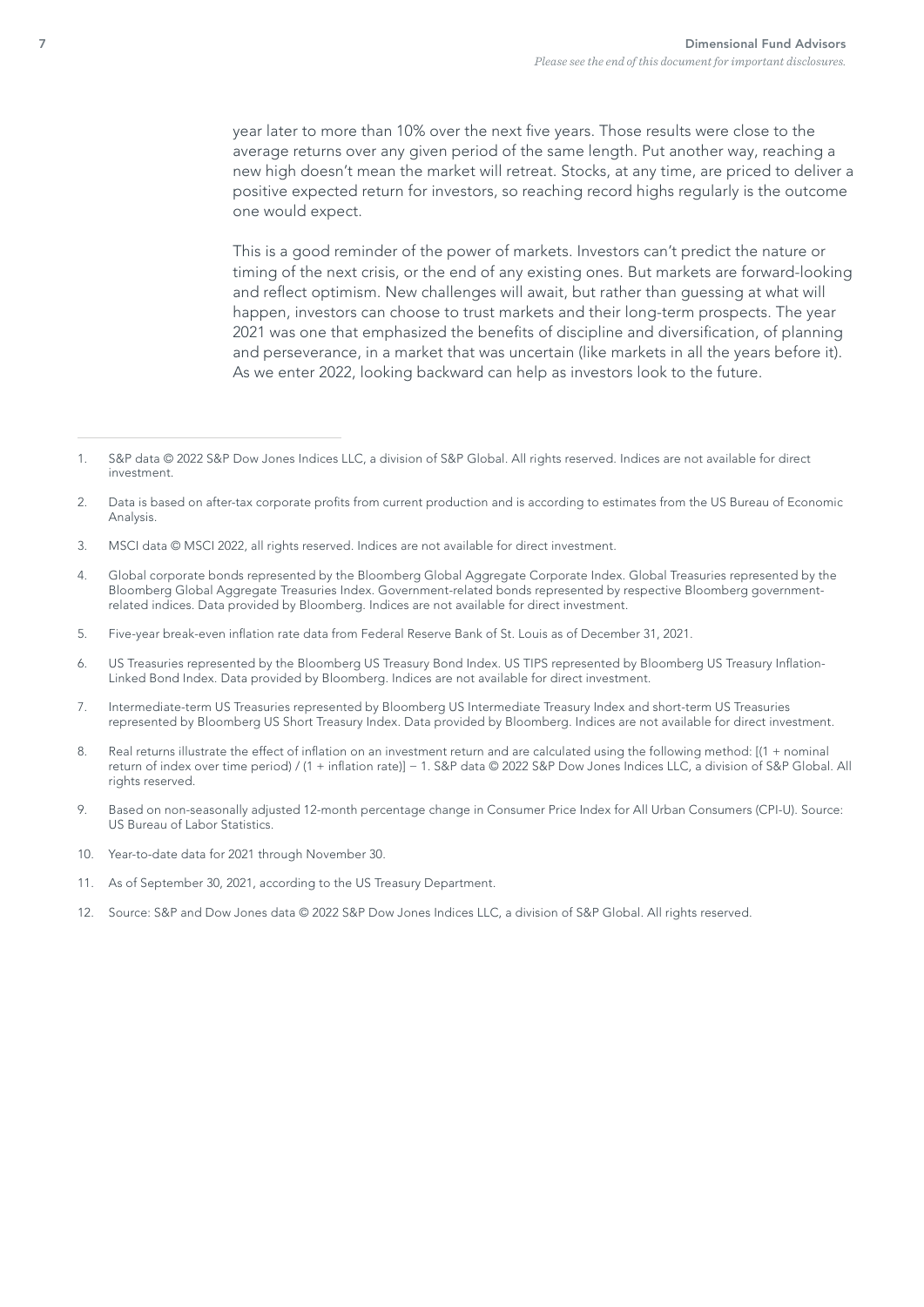#### GLOSSARY

Nominal return: The rate of return on an investment without adjusting for infation.

Value premium: The return difference between stocks with low relative prices (value) and stocks with high relative prices (growth).

The information in this document is provided in good faith without any warranty and is intended for the recipient's background information only. It does not constitute investment advice, recommendation, or an offer of any services or products for sale and is not intended to provide a sufficient basis on which to make an investment decision. It is the responsibility of any persons wishing to make a purchase to inform themselves of and observe all applicable laws and regulations. Unauthorized copying, reproducing, duplicating, or transmitting of this document are strictly prohibited. Dimensional accepts no responsibility for loss arising from the use of the information contained herein.

"Dimensional" refers to the Dimensional separate but affliated entities generally, rather than to one particular entity. These entities are Dimensional Fund Advisors LP, Dimensional Fund Advisors Ltd., Dimensional Ireland Limited, DFA Australia Limited, Dimensional Fund Advisors Canada ULC, Dimensional Fund Advisors Pte. Ltd., Dimensional Japan Ltd., and Dimensional Hong Kong Limited. Dimensional Hong Kong Limited is licensed by the Securities and Futures Commission to conduct Type 1 (dealing in securities) regulated activities only and does not provide asset management services.

UNITED STATES: Dimensional Fund Advisors LP is an investment advisor registered with the Securities and Exchange Commission.

Investment products: • Not FDIC Insured • Not Bank Guaranteed • May Lose Value Dimensional Fund Advisors does not have any bank affliates.

CANADA: These materials have been prepared by Dimensional Fund Advisors Canada ULC. It is provided for educational purposes only, should not be construed as investment advice or an offer of any security for sale and does not represent a recommendation of any particular security, strategy or investment product. Commissions, trailing commissions, management fees, and expenses all may be associated with mutual fund investments. Unless otherwise noted, any indicated total rates of return refect the historical annual compounded total returns, including changes in share or unit value and reinvestment of all dividends or other distributions, and do not take into account sales, redemption, distribution, or optional charges or income taxes payable by any security holder that would have reduced returns. Please read the prospectus before investing. Mutual funds are not guaranteed, their values change frequently, and past performance may not be repeated.

AUSTRALIA and NEW ZEALAND: This material is issued by DFA Australia Limited (AFS License No. 238093, ABN 46 065 937 671). This material is provided for information only. No account has been taken of the objectives, fnancial situation or needs of any particular person. Accordingly, to the extent this material constitutes general fnancial product advice, investors should, before acting on the advice, consider the appropriateness of the advice, having regard to the investor's objectives, fnancial situation and needs. Investors should also consider the Product Disclosure Statement (PDS) and the target market determination (TMD) that has been made for each fnancial product either issued or distributed by DFA Australia Limited prior to acquiring or continuing to hold any investment. Go to [au.dimensional.com/funds](https://au.dimensional.com/funds) to access a copy of the PDS or the relevant TMD. Any opinions expressed in this material refect our judgement at the date of publication and are subject to change.

# WHERE ISSUED BY DIMENSIONAL IRELAND LIMITED OR DIMENSIONAL FUND ADVISORS LTD.

Neither Dimensional Ireland Limited (DIL) nor Dimensional Fund Advisors Ltd. (DFAL), as applicable (each an "Issuing Entity," as the context requires), give fnancial advice. You are responsible for deciding whether an investment is suitable for your personal circumstances, and we recommend that a financial adviser helps you with that decision.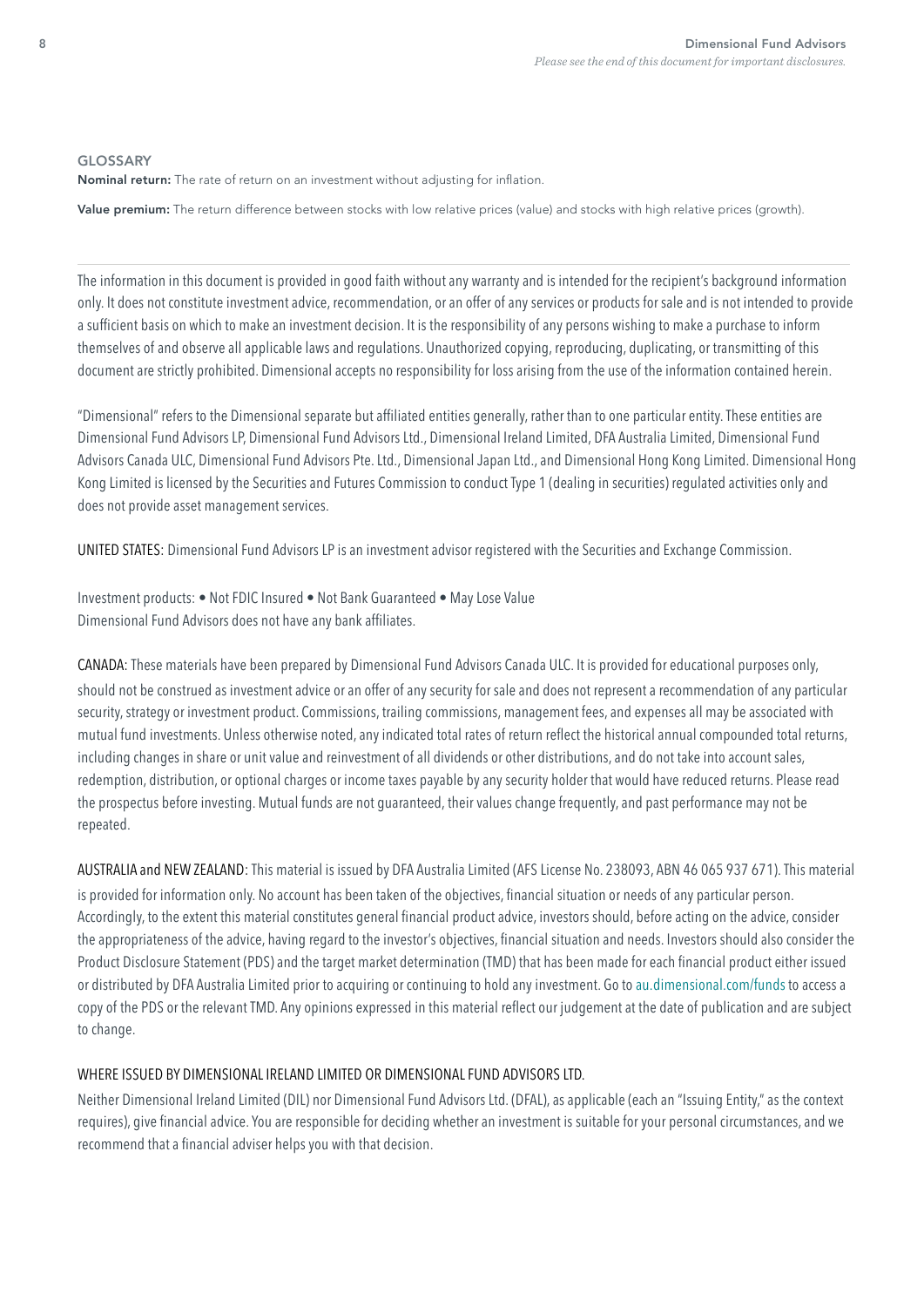# NOTICE TO INVESTORS IN SWITZERLAND: This is an advertising document.

# WHERE ISSUED BY DIMENSIONAL IRELAND LIMITED

Issued by Dimensional Ireland Limited (DIL), with registered office 10 Earlsfort Terrace, Dublin 2, D02 T380, Ireland. DIL is regulated by the Central Bank of Ireland (Registration No. C185067). Information and opinions presented in this material have been obtained or derived from sources believed by DIL to be reliable, and DIL has reasonable grounds to believe that all factual information herein is true as at the date of this document.

DIL issues information and materials in English and may also issue information and materials in certain other languages. The recipient's continued acceptance of information and materials from DIL will constitute the recipient's consent to be provided with such information and materials, where relevant, in more than one language.

# WHERE ISSUED BY DIMENSIONAL FUND ADVISORS LTD.

Issued by Dimensional Fund Advisors Ltd. (DFAL), 20 Triton Street, Regent's Place, London, NW1 3BF. DFAL is authorised and regulated by the Financial Conduct Authority (FCA). Information and opinions presented in this material have been obtained or derived from sources believed by DFAL to be reliable, and DFAL has reasonable grounds to believe that all factual information herein is true as at the date of this document.

DFAL issues information and materials in English and may also issue information and materials in certain other languages. The recipient's continued acceptance of information and materials from DFAL will constitute the recipient's consent to be provided with such information and materials, where relevant, in more than one language.

# **RISKS**

Investments involve risks. The investment return and principal value of an investment may fuctuate so that an investor's shares, when redeemed, may be worth more or less than their original value. Past performance is not a guarantee of future results. There is no guarantee strategies will be successful.

JAPAN: Provided for institutional investors only. This document is deemed to be issued by Dimensional Japan Ltd., which is regulated by the Financial Services Agency of Japan and is registered as a Financial Instruments Firm conducting Investment Management Business and Investment Advisory and Agency Business. This material is solely for informational purposes only and shall not constitute an offer to sell or the solicitation to buy securities or enter into investment advisory contracts. The material in this article and any content contained herein may not be reproduced, copied, modifed, transferred, disclosed, or used in any way not expressly permitted by Dimensional Japan Ltd. in writing. All expressions of opinion are subject to change without notice.

Dimensional Japan Ltd. Director of Kanto Local Finance Bureau (FIBO) No. 2683 Membership: Japan Investment Advisers Association

# FOR PROFESSIONAL INVESTORS IN HONG KONG.

This material is deemed to be issued by Dimensional Hong Kong Limited (CE No. BJE760) ("Dimensional Hong Kong"), which is licensed by the Securities and Futures Commission to conduct Type 1 (dealing in securities) regulated activities only and does not provide asset management services.

This material should only be provided to "professional investors" (as defned in the Securities and Futures Ordinance [Chapter 571 of the